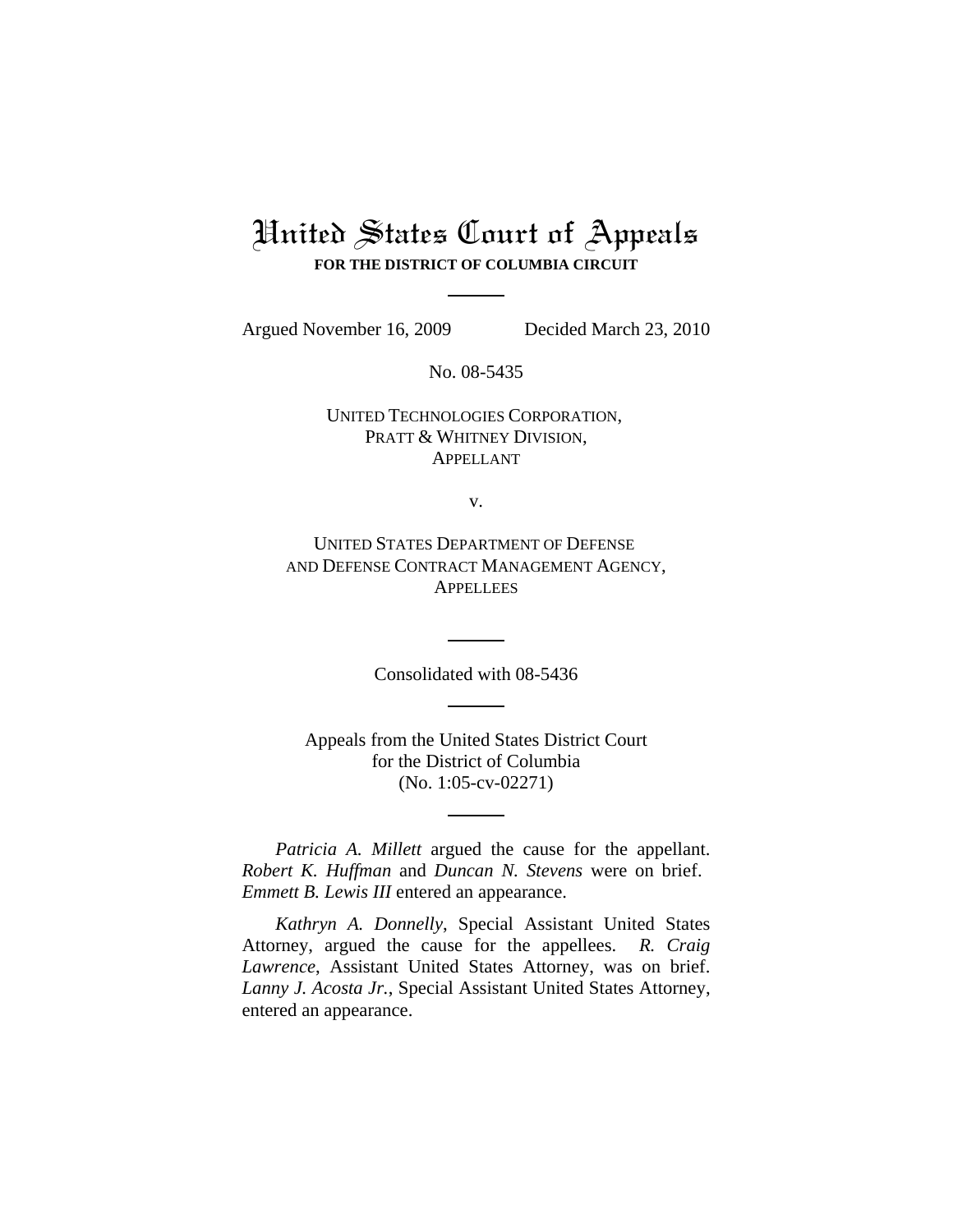Before: HENDERSON, ROGERS and BROWN, *Circuit Judges*.

## Opinion for the Court filed by *Circuit Judge* HENDERSON.

KAREN LECRAFT HENDERSON, *Circuit Judge*: Sikorsky Aircraft Corporation (Sikorsky) and the Pratt and Whitney Division (Pratt) of United Technologies Corporation appeal the district court's grant of summary judgment to the Department of Defense (Defense or DoD) and the Defense Contract Management Agency  $(DCMA)^1$  in Sikorsky's and Pratt's separate lawsuits to prevent the release of certain DCMA documents evaluating their respective quality control processes. Sikorsky and Pratt contend that DCMA's decision to release the documents was arbitrary and capricious in that it failed to properly apply Exemption 4 of the Freedom of Information Act  $(FOIA)$ , 5 U.S.C. § 552(b)(4). We agree and remand.

I.

This is a "reverse-FOIA" case. *See*, *e.g.*, *Canadian Commercial Corp. v. Dep't of Air Force*, 514 F.3d 37, 39 (D.C. Cir. 2008). In enacting FOIA, the Congress sought to balance the public's interest in governmental transparency against "'legitimate governmental and private interests [that] could be harmed by release of certain types of information.'" *Critical Mass Energy Project v. Nuclear Regulatory Comm'n*, 975 F.2d 871, 872 (D.C. Cir. 1992) (en banc) (quoting *FBI v. Abramson*, 456 U.S. 615, 621 (1982)). When an agency determines, pursuant to a FOIA request, to disclose information gathered from a non-governmental source, the source may contest the disclosure as arbitrary and capricious or not in accordance with law under the Administrative Procedure Act, 5 U.S.C. §§ 702,

<sup>&</sup>lt;sup>1</sup>DCMA is "an agency of the Department of Defense." Dep't of Defense Directive No. 5105.64 (Sept. 27, 2000) (establishing DCMA). All references to DoD herein refer to DCMA as well.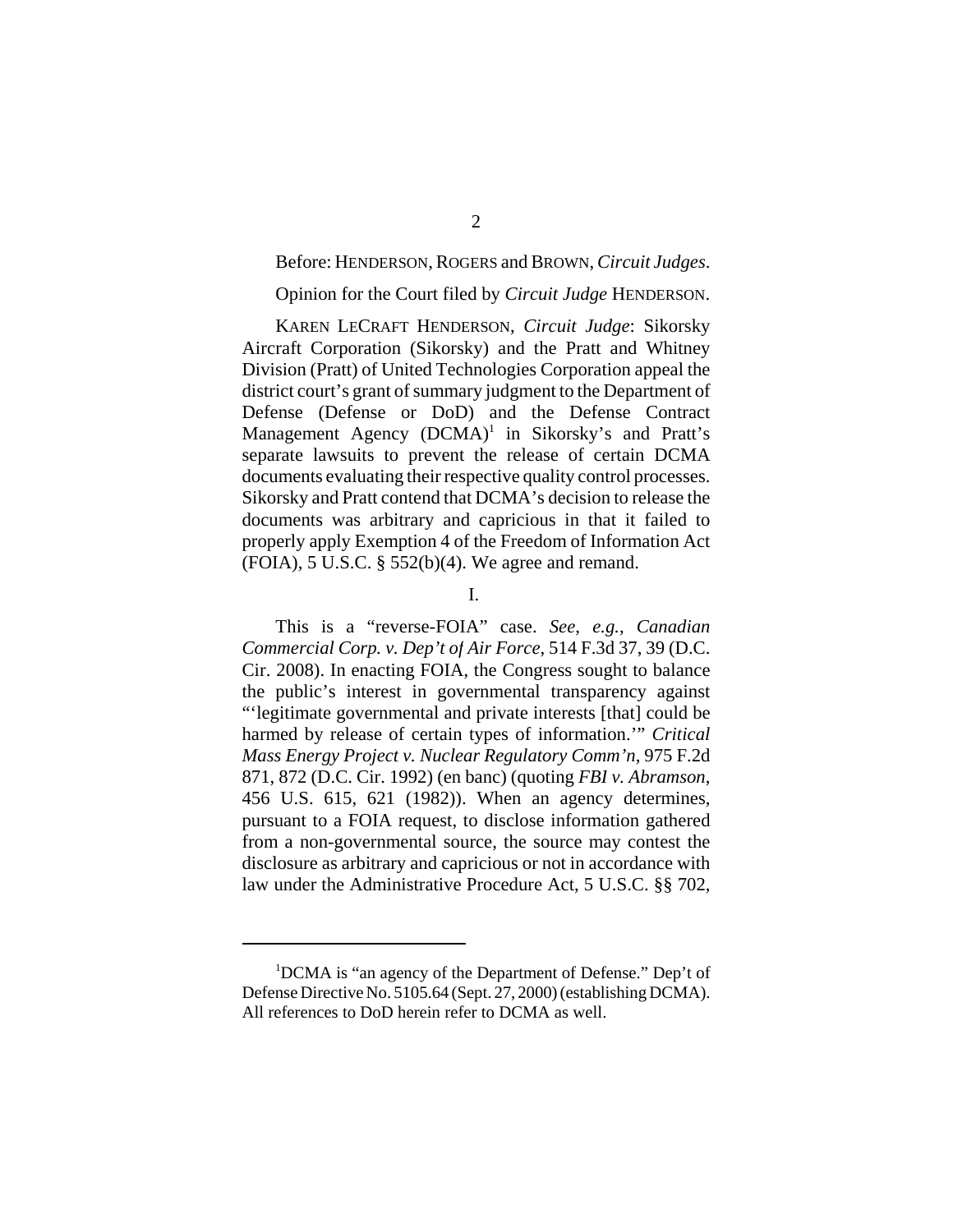706(2). *See CNA Fin. Corp. v. Donovan*, 830 F.2d 1132, 1133 n.1 (D.C. Cir. 1987).

As relevant here, Exemption 4 excepts confidential information from FOIA's scope. *See infra* Part II. According to the test we articulated in *National Parks & Conservation Ass'n v. Morton*, 498 F.2d 765 (D.C. Cir. 1974), and reaffirmed en banc in *Critical Mass*, if a "person"2 is *required to* provide information to the United States, the information is confidential under Exemption 4 only if its "disclosure would be likely either '(1) to impair the Government's ability to obtain necessary information in the future; or (2) to cause substantial harm to the competitive position of the person from whom the information was obtained.'" *Critical Mass*, 975 F.2d at 878 (quoting *Nat'l Parks*, 498 F.2d at 770).<sup>3</sup>

### A. Sikorsky, Pratt & DCMA

Sikorsky makes helicopters and Pratt makes aircraft engines. Both companies are wholly owned by United Technologies Corporation. Both have various foreign and domestic military and civilian customers and both sell their products to the United States.

DCMA monitors defense contractors, including Sikorsky and Pratt, to ensure they satisfy their contractual obligations when providing services and supplies to the United States. It keeps a regular presence at Sikorsky's and Pratt's facilities. If it

<sup>&</sup>lt;sup>2</sup>"'[P]erson' includes an individual, partnership, corporation, association, or public or private organization other than an agency . . . ." 5 U.S.C. § 551(2).

<sup>&</sup>lt;sup>3</sup>Alternatively, if a "person" provides information to the United States voluntarily, the information is confidential if "it is of a kind that the provider would not customarily release to the public." *Critical Mass*, 975 F.2d at 880.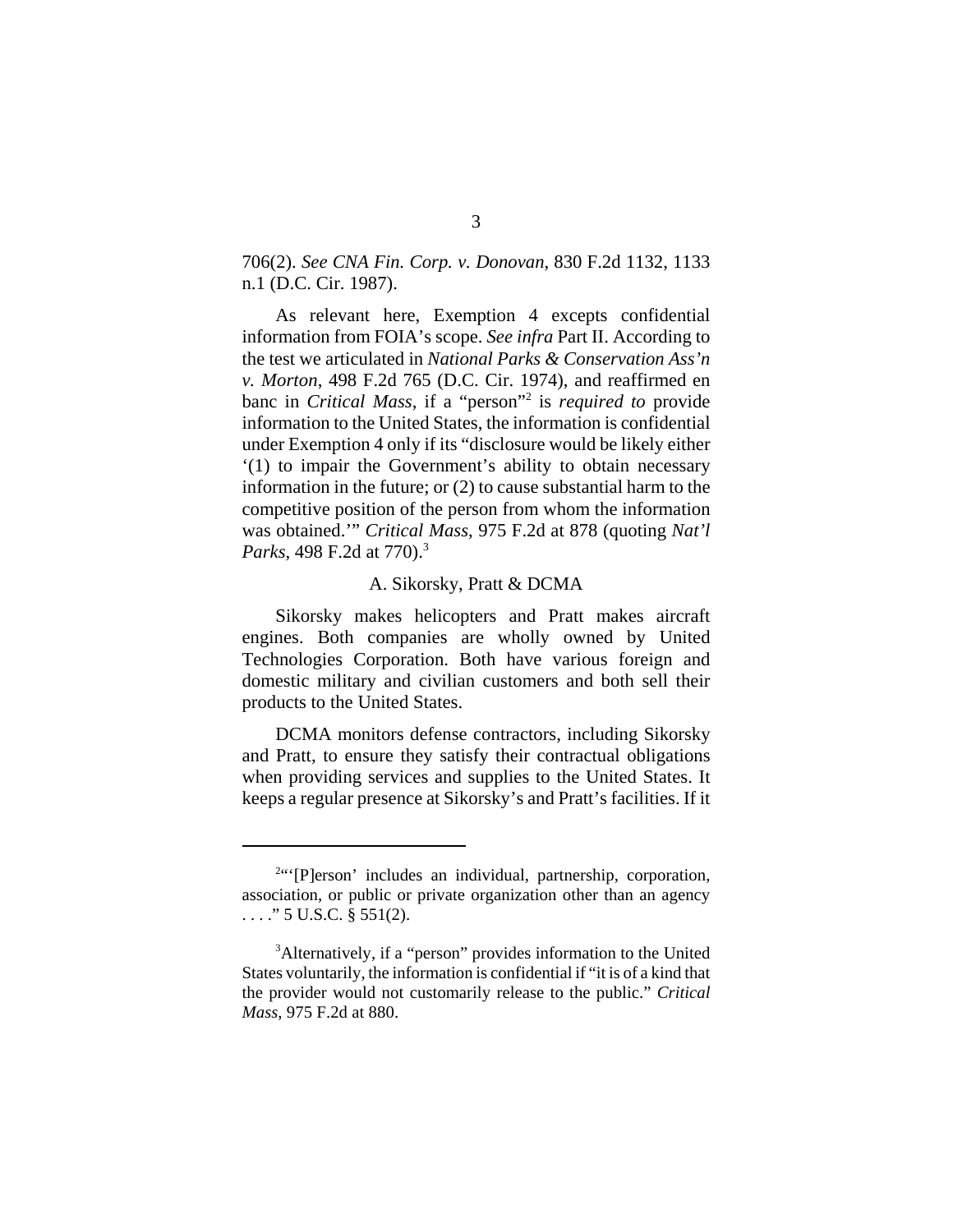discovers a problem, it notifies the contractor and may issue a "Corrective Action Request" (CAR) or an audit report to the contractor to remedy the problem.

# 1. Sikorsky FOIA Request

In March 2004 a New Haven, Connecticut television reporter submitted a FOIA request to the regional DCMA office (DCMA East) for, in pertinent part, all CARs DCMA had issued to Sikorsky over the past year regarding the Black Hawk helicopter.<sup>4</sup> The Director of DCMA East initially denied the request, concluding under Exemption 4 their release "will significantly impair DCMA's ability to obtain the same quality of information from Sikorsky and from other Defense contractors in the future." Letter from Keith D. Ernst, Director, DCMA East, to Alan M. Cohn, WTNH-TV (May 7, 2004). The reporter then appealed the denial within DCMA.<sup>5</sup> In response, the DCMA FOIA Appeal Authority reviewed the documents and reversed DCMA East's decision.

DCMA's Office of General Counsel then notified Sikorsky by letter that it planned to release the CARs, stating DCMA's new position that none of them fell under Exemption 4. Sikorsky disagreed. Citing *National Parks*, Sikorsky argued that

<sup>&</sup>lt;sup>4</sup>The reporter also requested Sikorsky's responses to the CARs but DCMA ultimately decided not to release them. Those documents are not part of this appeal.

<sup>5</sup> DoD regulations provide, in relevant part, "If the official designated by the DoD Component to make initial determinations on requests for records declines to provide a record because the official considers it exempt under one or more of the exemptions of the FOIA, that decision may be appealed by the requester, in writing, to a designated appellate authority." DoD Regulation 5400.7-R, C5.3.1 (Sept. 1998), *available at* http://www.dtic.mil/whs/directives/corres/ pdf/540007r.pdf.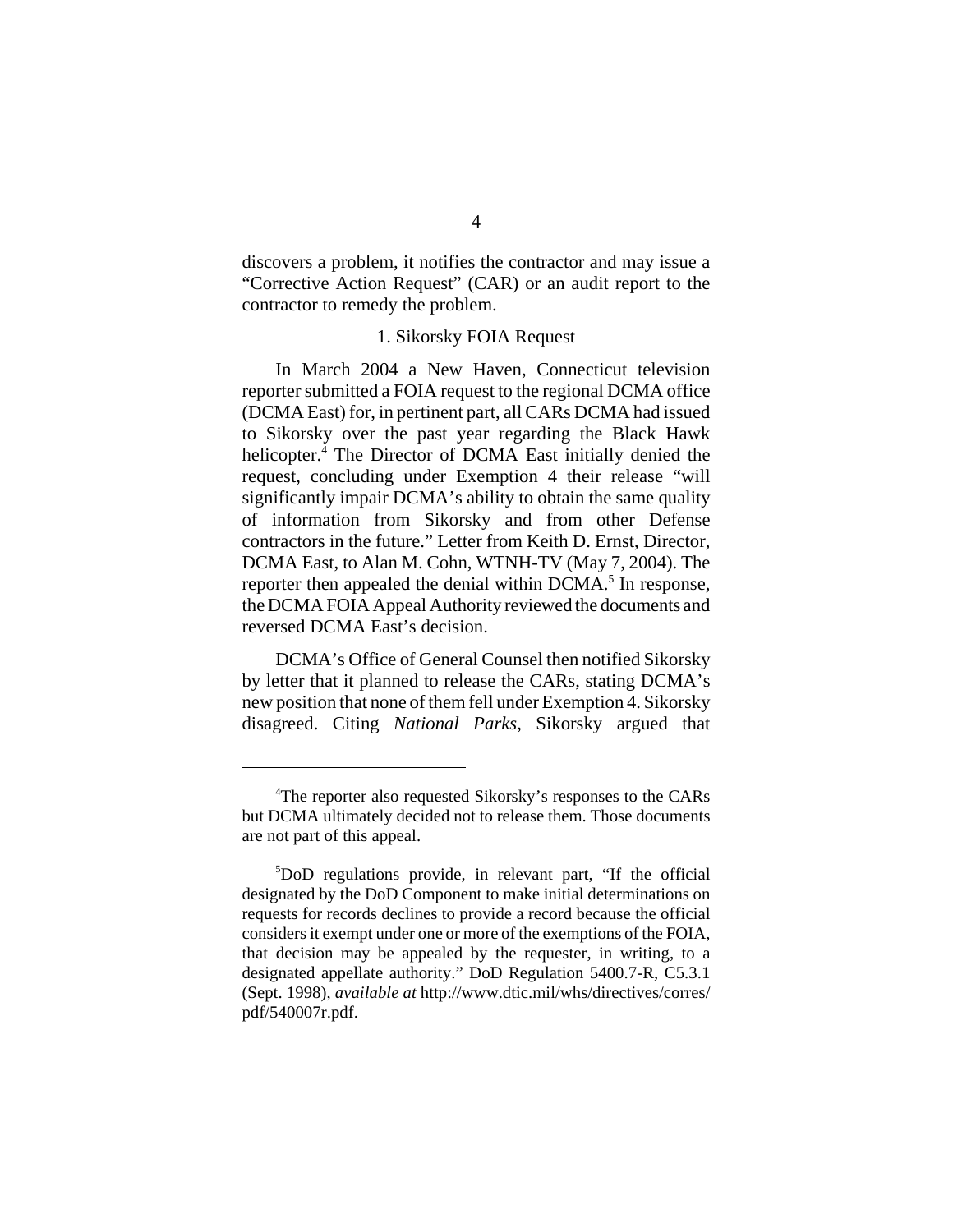Exemption 4 applied because the documents' "release would likely cause Sikorsky substantial competitive harm" and would "significantly impair DCMA's future ability to obtain the same detail and quality of information from Sikorsky and other DoD contractors." Letter from Robert K. Huffman, Miller & Chevalier, to Richard N. Finnegan, Associate General Counsel, DCMA, at 3 (Feb. 11, 2005). Specifically, it asserted that the CARs included "proprietary information regarding Sikorsky's manufacturing process and procedures" and that "[r]elease of this proprietary information would substantially harm Sikorsky's competitive position because its competitors would use this information to their advantage in . . . adjusting their manufacturing techniques." *Id.* at 11 n.4.

Nevertheless, in a letter dated December 1, 2005, the DCMA FOIA Appeal Authority informed Sikorsky that DCMA had made a "final agency decision" to release the CARs to the reporter. Letter from Colonel Jamie L. Adams, DCMA Appeal Authority, to Robert K. Huffman, Miller & Chevalier, at 5-6 (Dec. 1, 2005). In so doing, it rejected Sikorsky's "substantial competitive harm argument," stating that the asserted harm "appears to be one of suffering embarrassment in the market place," which is an "insufficient" basis on which to prevent disclosure. *Id.* at 5. It also rejected Sikorsky's "impairment" argument, stating that "the question of impairment is a question for the agency and not for Sikorsky" and concluding that "release of the CARs would not impair the Government's ability to obtain the same kind of information in the future." *Id.* at 3.

# 2. Pratt FOIA Request

In December 2004 a Hartford, Connecticut newspaper reporter submitted a FOIA request to DCMA East for (1) a report of a November 2004 DCMA audit of Pratt's Middletown, Connecticut Engine Center; (2) a CAR that resulted from the audit and (3) any and all other documents regarding the audit. DCMA East identified documents responsive to the request,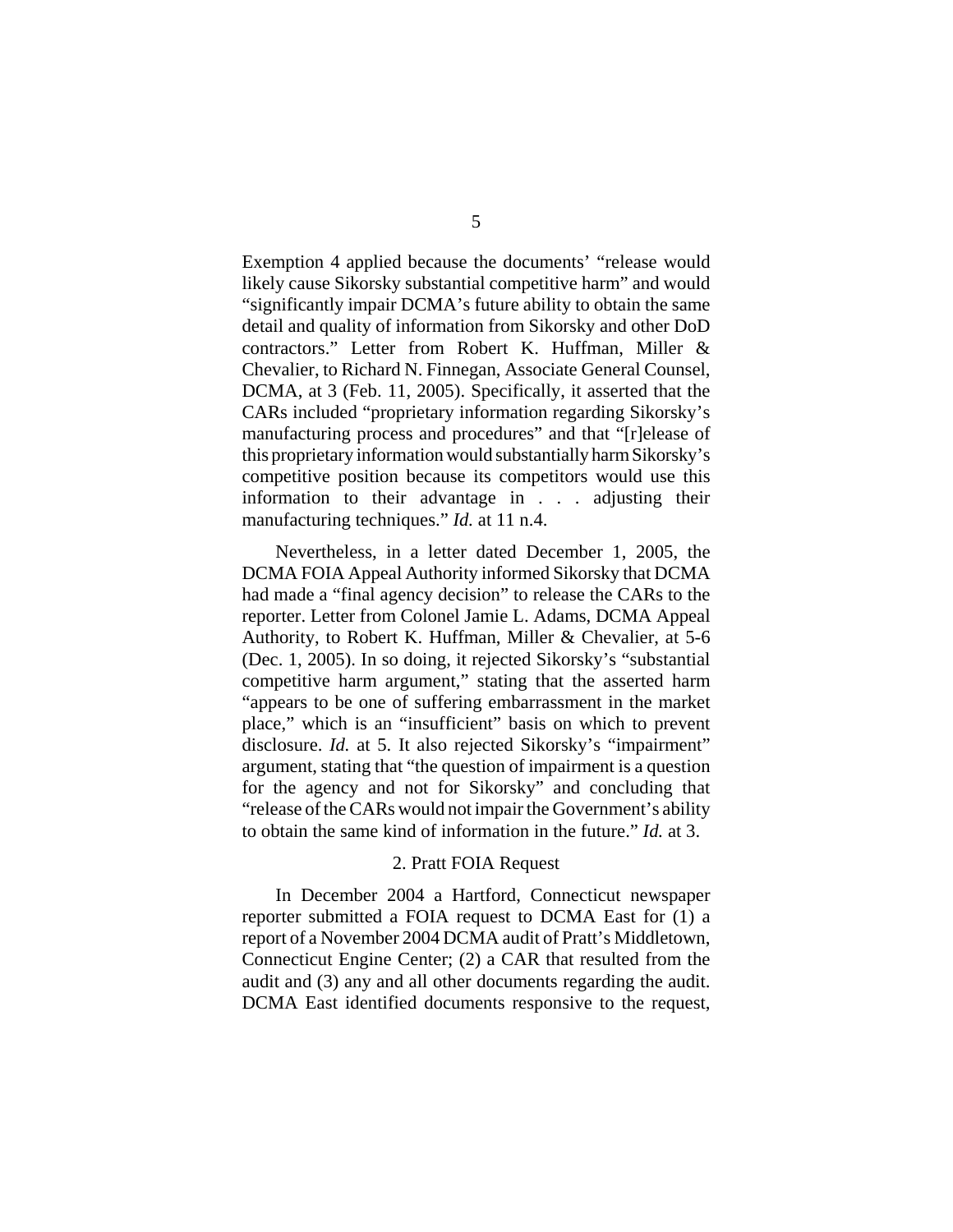including (1) the November 2004 audit report; (2) November 2004 DCMA post-audit briefing of Pratt; (3) a resulting "Level III" CAR<sup>6</sup> issued to Pratt in December 2004; (4) internal DCMA correspondence about the audit and the Level III CAR and (5) reports of audits of Pratt that DCMA conducted in July and September 2004.<sup>7</sup> DCMA East notified Pratt of the request and asked Pratt to flag any documents it believed were exempt from disclosure. Pratt responded that "most of the information contained in these documents is exempt from disclosure under Exemption 4." Letter from Lester K. Katahara, Associate Counsel, Pratt & Whitney, to JeanMarie C. Faris, Counsel, DCMA-Hartford, at 1 (Mar. 24, 2005). Citing *National Parks*, it argued that the exemption applied because disclosure would "likely cause substantial harm to [its] competitive position" and "would likely impair the ability of DCMA to obtain information of the same quality, reliability, and detail in the future." *Id.* at 3. It submitted several affidavits supporting its claim to the Exemption. For example, its Director of Quality Military Engines attested that "a competitor with similar expertise could and would use th[e] information to gain insights into the

<sup>6</sup> There are four levels of CARs, increasing in seriousness from Level I to Level IV. DCMA issues a Level III CAR to a contractor's "top management to call attention to serious contractual nonconformity." DCMA Guidebook, Corrective Action Process 2.1, available at http://guidebook.dcma.mil/226/226-1/index.cfm.

<sup>7</sup> DCMA East determined not to release photographs it took during the November 2004 audit or Pratt's documentary responses to that audit and to the CAR. It decided that Exemption 4 covered the latter material because Pratt voluntarily made available the information contained therein and that information was the kind Pratt would not normally release to the public. *See Critical Mass*, 975 F.2d at 880. Similarly, it decided that Pratt was not required to permit DCMA to take photographs during the audit. *See id.* The photographs and Pratt's responses are not part of this appeal.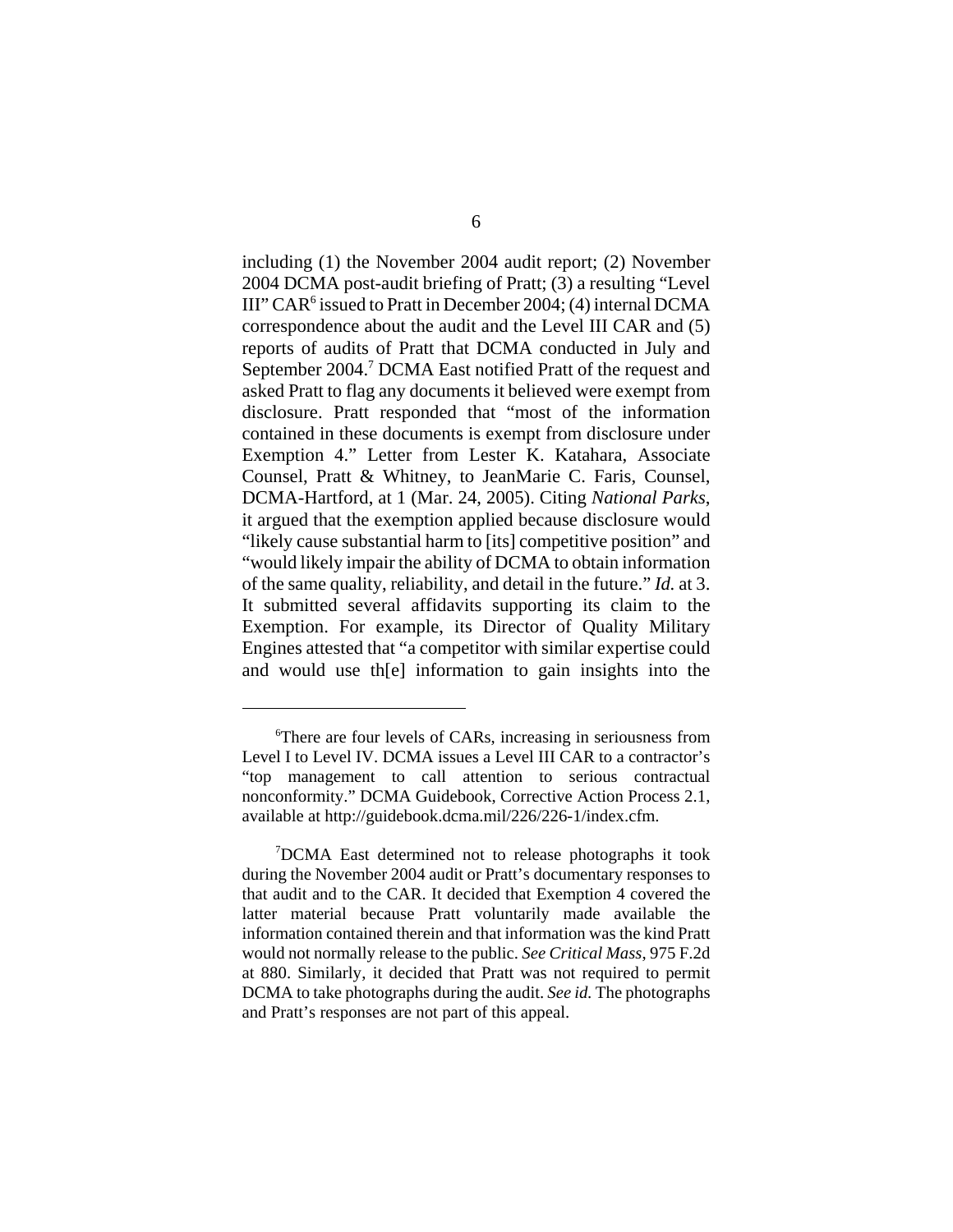strengths and weaknesses of P&W's quality control system as well as manufacturing techniques and use those insights to revise and improve its own quality control and manufacturing systems." Affidavit of William H. Forthofer ¶ 18 (Mar. 18, 2005) (Forthofer Aff.). It also offered a set of the documents from which it had redacted the purportedly exempt information.

DCMA East replied to Pratt in October 2005, concluding that Exemption 4 did not cover the documents except for the portions DCMA had itself redacted. It stated:

Applying the criteria established in *National Parks* to the documents at issue here, we conclude that release of the documents will not impair the Government's ability to obtain from Pratt & Whitney (or any other contractors) essential information about their quality systems. With respect to the competitive harm prong of National Parks, we concluded that, with the exception of the actual quality system provisions themselves, [which were redacted,] the release of the documents would not likely result in substantial competitive harm to Pratt & Whitney.

Letter from Steven T. Bogusz, Deputy Director, DCMA East, to Lester K. Katahara, Pratt & Whitney, at 1 (Oct. 12, 2005).

Pratt sought reconsideration, elaborating on the same arguments it had originally made. But DCMA East did not budge; it said, "While we agree that *National Parks* is the appropriate legal standard of review, we disagree that release of the documents (as redacted) would **significantly** impair DCMA's ability to obtain necessary quality assurance system information from P&W and other contractors in the future, a decision solely within DCMA's purview." Letter from Steven T. Bogusz, Deputy Director, DCMA East, to Robert K. Huffman, Miller & Chevalier, at 2 (Nov. 21, 2005). In addition, it said: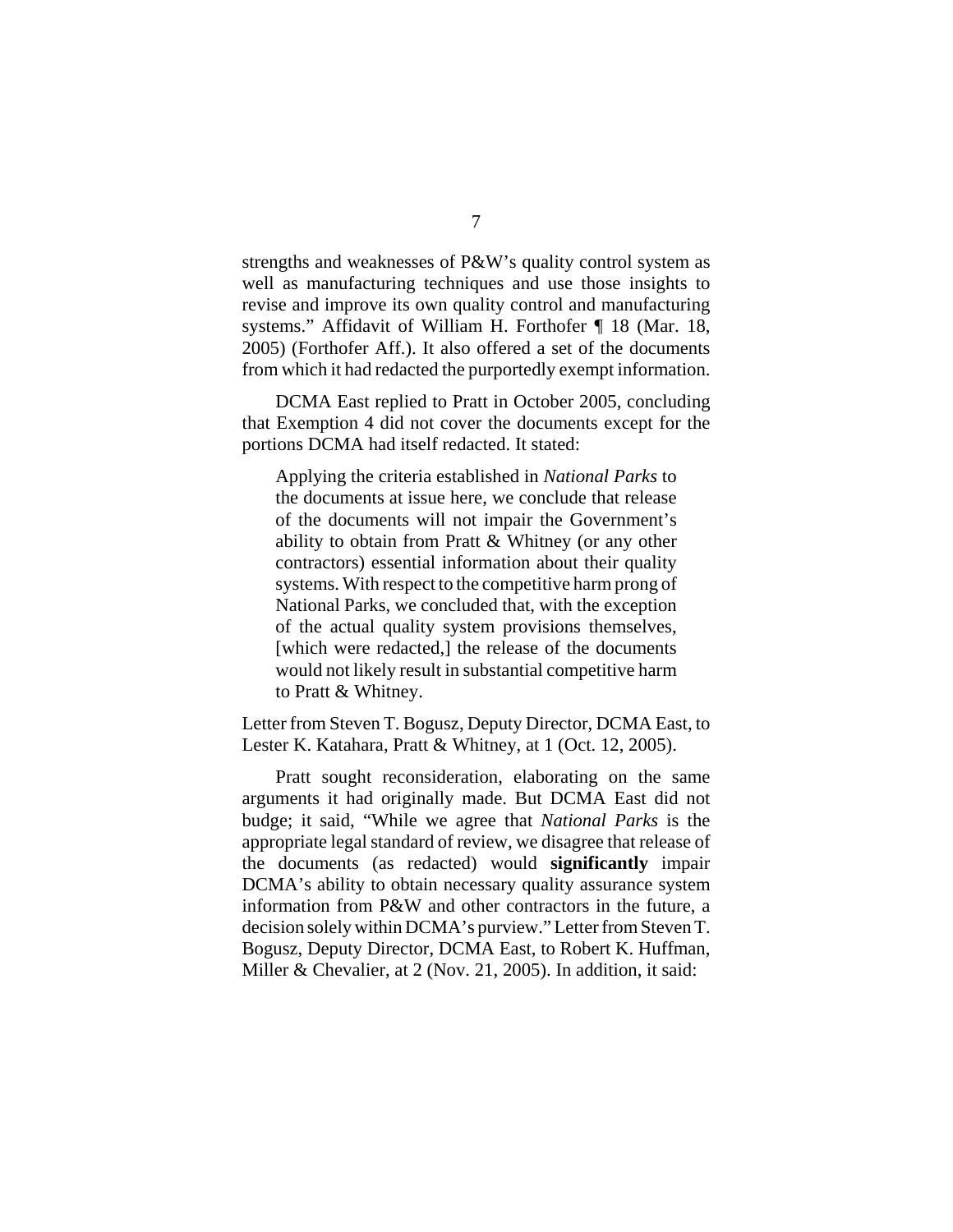We acknowledge that competition in the propulsion industry is fierce. However, with the exception of the information that we have already redacted, we do not believe that P&W has established the likelihood of substantial competitive harm flowing from P&W's competitor's [sic] affirmative use of the information contained in the DCMA documents. At most, we believe that release of the information could be embarrassing to P&W. But, embarrassment does not rise to the level of substantial competitive harm of the type recognized by the courts.

*Id.* at 3.

#### B. District Court Proceedings

In late 2005 Sikorsky and Pratt filed separate suits in the district court against DoD, each alleging that DCMA's decision to release the documents was arbitrary, capricious, and contrary to law under the APA, 5 U.S.C.  $\S$  706(2)(A). They sought declaratory and injunctive relief preventing the documents' disclosure. The district court granted summary judgment to DoD in both cases in September 2008. Although the court found that the documents' release would "reveal[] the safety measures and quality control procedures in Plaintiff's manufacturing," it determined that the documents did not fall under Exemption 4. *Sikorsky Aircraft v. Dep't of Def.*, C.A. No. 05-02373, at 12-13 (D.D.C. Sept. 22, 2008) (Sikorsky Order); *United Techs. Corp., Pratt & Whitney Div. v. Dep't of Def.*, C.A. No. 05-02271, at 12- 14 (D.D.C. Sept. 22, 2008) (Pratt Order). According to the court, the gravamen of both complaints was that disclosure would cause "embarrassment or negative publicity," a type of harm not recognized under Exemption 4. Sikorsky Order at 13; Pratt Order at 13. The court also held that DCMA's ability to obtain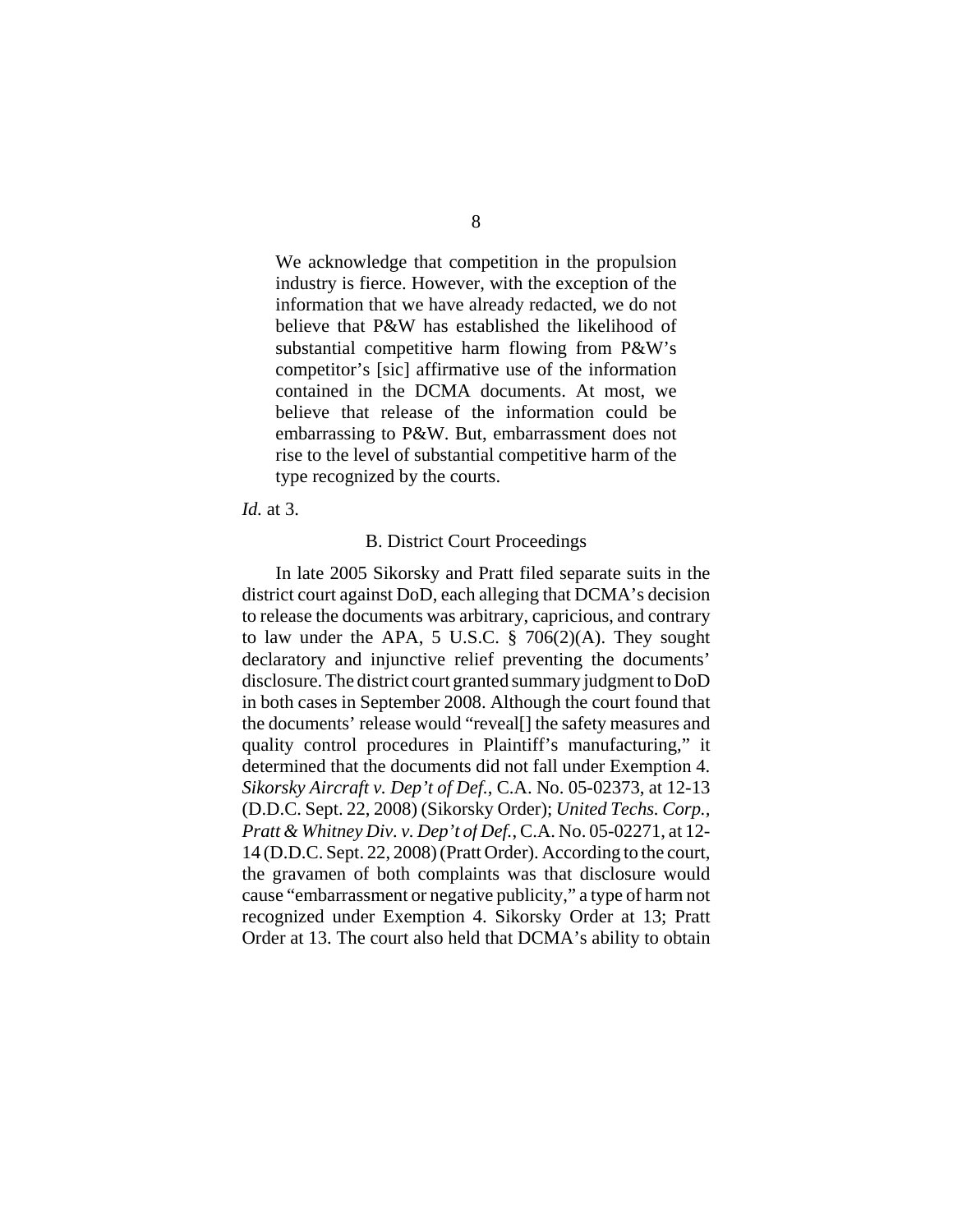similar information in the future would not be so impaired as to render the documents exempt from disclosure. Sikorsky and Pratt timely appealed.<sup>8</sup>

II.

"We review the district court's grant of summary judgment *de novo*." *Canadian Commercial*, 514 F.3d at 39. When the district court decision under review itself reviews agency action under the APA, we, like the district court, will reverse the agency action only if it is "arbitrary, capricious, an abuse of discretion, or otherwise not in accordance with law." *See* 5 U.S.C. § 706(2)(A); *Canadian Commercial*, 514 F.3d at 39. This "standard is narrow and a court is not to substitute its judgment for that of the agency. Nevertheless, the agency must examine the relevant data and articulate a satisfactory explanation for its action including a 'rational connection between the facts found and the choice made.'" *Motor Vehicle Mfrs. Ass'n of U.S., Inc. v. State Farm Mut. Auto. Ins. Co.*, 463 U.S. 29, 43 (1983) (quoting *Burlington Truck Lines v. United States*, 371 U.S. 156, 168 (1962)). "[W]e do not defer to the agency's conclusory or unsupported suppositions." *McDonnell Douglas Corp. v. U.S. Dep't of the Air Force*, 375 F.3d 1182, 1187 (D.C. Cir. 2004).

Exemption 4 covers "trade secrets and commercial or financial information obtained from a person and privileged or confidential." 5 U.S.C. § 552(b)(4). DoD concedes that the information contained in the documents either is or addresses "commercial . . . information obtained from a person"; for their part, Sikorsky and Pratt contend that the information is "confidential."9 They "do not contend . . . that the particular

<sup>8</sup> We consolidated the appeals *sua sponte*. Order, *United Techs. Corp. v. Dep't of Def.*, No. 08-5435 (D.C. Cir. Mar. 5, 2009).

<sup>9</sup> Sikorsky and Pratt also suggest in passing that the documents contain "trade secrets" under Exemption 4. A trade secret is "a secret,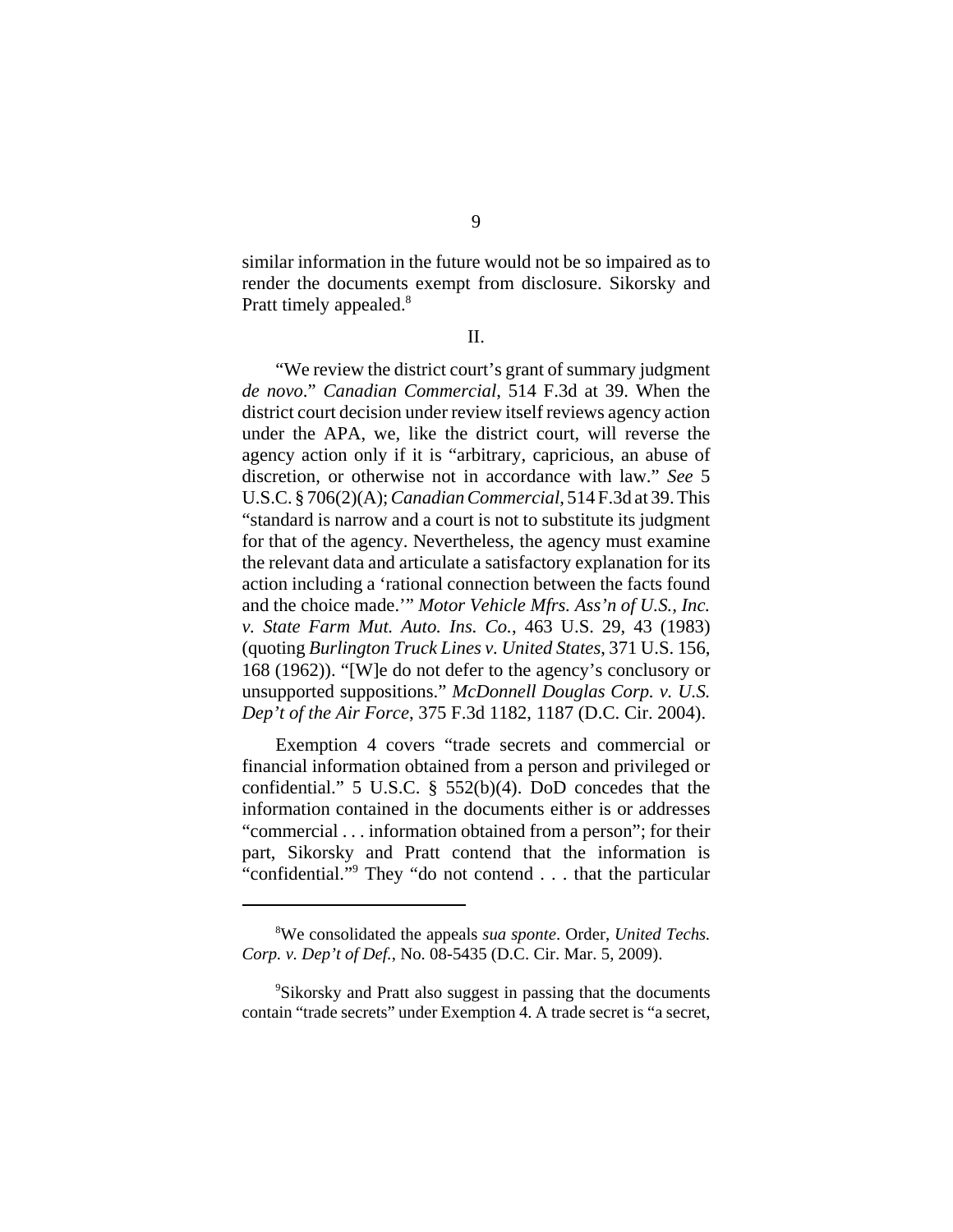information at issue here was voluntarily provided," Appellants' Br. 33 n.10, and thus do not "seek review of th[e] aspect of the district court's decision" that "held that disclosure of the information was mandatory, not voluntary." *Id.* at 13 & n.3. Accordingly, for the documents to be exempt from disclosure, their release must be likely to cause the contractors "substantial competitive harm" or "impair the Government's ability to obtain necessary information in the future." *Canadian Commercial*, 514 F.3d at 39-40 (internal quotations omitted); *see Critical Mass*, 975 F.2d at 878; *Nat'l Parks*, 498 F.2d at 770.

## A. Substantial Competitive Harm

To qualify under this prong, an identified harm must "'flow[] from the affirmative use of proprietary information by competitors.'" *CNA*, 830 F.2d at 1154 (quoting *Pub. Citizen Health Research Group v. FDA*, 704 F.2d 1290, 1291 n.30 (D.C. Cir. 1983)). In reviewing an agency's determination as to substantial competitive harm, we recognize that "predictive judgments are not capable of exact proof," *id.* at 1155, and we generally defer to the agency's predictive judgments as to "'the repercussions of disclosure,'" *McDonnell Douglas v. U.S. Dep't of the Air Force*, 375 F.3d at 1191 n.4 (quoting *CNA*, 830 F.2d at 1155). If "a reverse-FOIA movant has made a positive showing of competitive harm from disclosure," however, an agency's unelaborated contrary conclusion does not suffice. *See Occidental Petroleum Corp. v. SEC*, 873 F.2d 325, 341-42 (D.C.

commercially valuable plan, formula, process, or device that is used for the making, preparing, compounding, or processing of trade commodities . . . that can be said to be the end product of either innovation or substantial effort." *Pub. Citizen Health Research Group v. FDA*, 704 F.2d 1280, 1288 (D.C. Cir. 1983). Ultimately Sikorsky and Pratt label this issue "irrelevant," Reply Br. 6, because, to prevent release, they need only establish that the documents contain "confidential" information.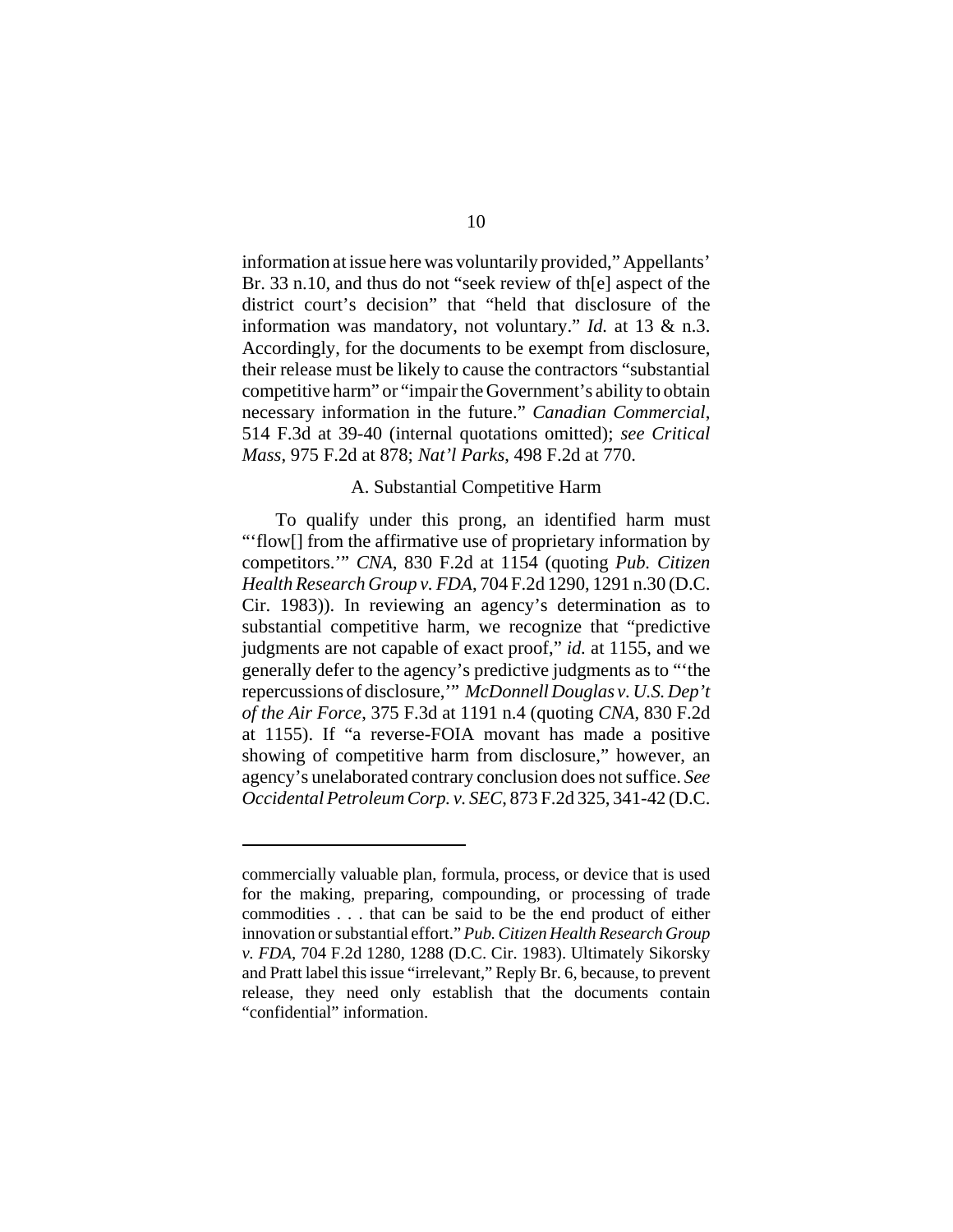Cir. 1989) (internal quotation omitted) (agency's conclusory decision rejecting substantial competitive harm required remand).

Sikorsky and Pratt maintain that disclosure of the documents will cause two types of substantial competitive harm. First, they say that their competitors will use the documents to discredit them in the eyes of current and potential customers. They worry especially that their competitors will use the information and the accompanying negative publicity to persuade foreign costumers that DoD has found Sikorsky's and Pratt's quality control systems unreliable and, accordingly, their products' quality suspect. Because foreign customers are unfamiliar with DoD's exacting oversight, they reason, those customers will overreact to the disclosed information and Sikorsky's and Pratt's reputation will suffer as a result. Contrary to Sikorsky and Pratt's contentions, however, Exemption 4 does not protect against this species of harm. Calling customers' attention to unfavorable agency evaluations or unfavorable press does not amount to an "affirmative use of proprietary information by competitors." *See CNA*, 830 F.2d at 1154 & n.158; *Occidental*, 873 F.2d at 341 (desire to avoid embarrassment and reputational damage is irrelevant to substantial competitive harm determination); *Pub. Citizen*, 704 F.2d at 1291 n.30 ("injury to competitive position, as might flow . . . from the embarrassing publicity attendant upon public revelations" is not substantial competitive harm) (internal quotation omitted). In other words, Exemption 4 does not guard against mere embarrassment in the marketplace or reputational injury and DCMA correctly rejected the contractors' reliance thereon.

Second, Sikorsky and Pratt maintain that the documents contain sensitive proprietary information about their quality control processes. Pratt's Director of Quality Military Engines attested that "a competitor with similar expertise could and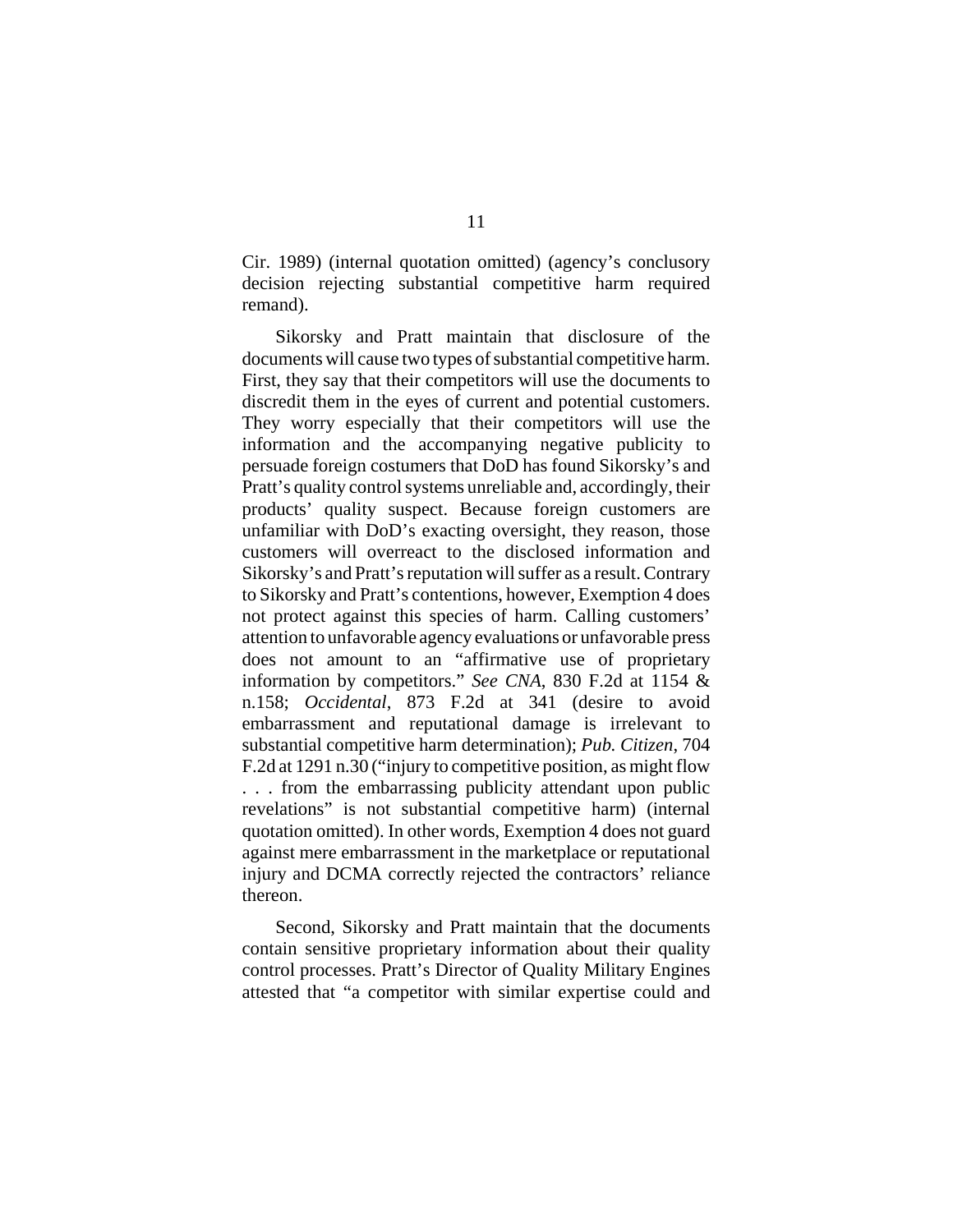would use th[e] information to gain insights into the strengths and weaknesses of P&W's quality control system as well as manufacturing techniques and use those insights to revise and improve its own quality control and manufacturing systems." Forthofer Aff. ¶ 18. Similarly, Sikorsky asserted that "proprietary information regarding Sikorsky's manufacturing process and procedures" is "inextricably intertwined with the quality control information" included in the CARs and it asserted that "[r]elease of this proprietary information would substantially harm Sikorsky's competitive position because its competitors would use this information to their advantage in . . . adjusting their manufacturing techniques." Letter from Robert K. Huffman, Miller & Chevalier, to Richard N. Finnegan, Associate General Counsel, DCMA, at 11 n.4 (Feb. 11, 2005).<sup>10</sup> In response, DCMA simply stated that it had redacted all of the sensitive proprietary information and concluded that disclosure of the remaining information was not likely to cause the contractors substantial competitive harm.

We find DCMA's response insufficient. The documents, even as redacted by DCMA, appear to reveal details about Sikorsky's and Pratt's proprietary manufacturing and quality control processes. At the least, they identify and locate particular parts and equipment and describe the timing and criteria of internal inspections.<sup>11</sup> In other words, the documents describe,

 $10$ Sikorsky and Pratt maintain that, while "the sensitivity of the information may not be obvious to laypersons," the information "from the vantage point of experienced competitors in the business . . . provide[s] invaluable insights." Appellants' Br. 22.

<sup>&</sup>lt;sup>11</sup>During oral argument the Court inquired about portions of the CARs and November 2004 audit report included in the Sealed Appendix (SA). [Sealed material redacted.] Both Sikorsky and Pratt argue that competitors, with their expertise and understanding of esoteric manufacturing processes, will be able to put together this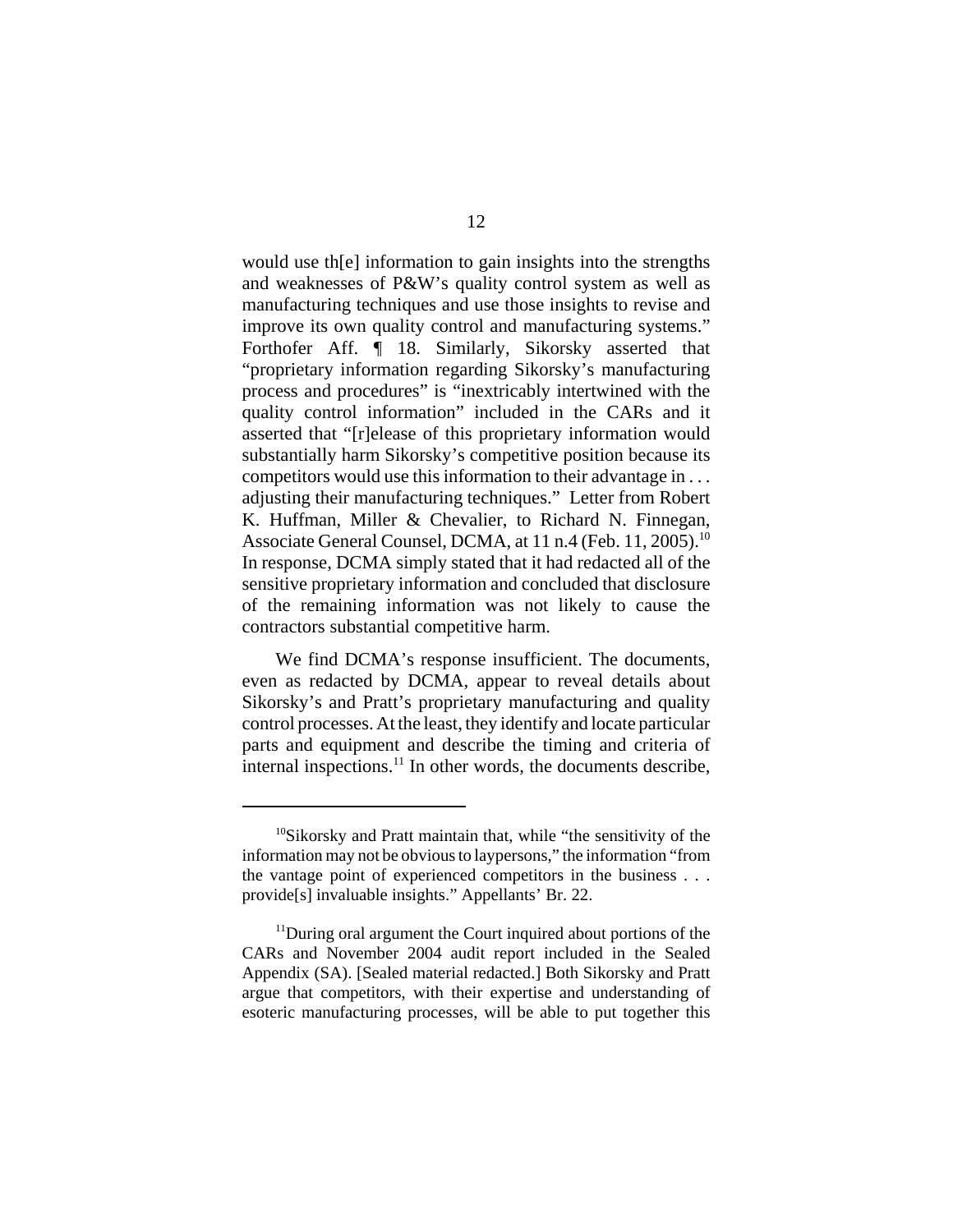in part, how the contractors build and inspect helicopters and/or engines. Once disclosed, competitors could, it appears, use the information to improve their own manufacturing and quality control systems, thus making "affirmative use of proprietary information" against which Exemption 4 is meant to guard.

We believe that DCMA failed to provide a reasoned basis for its conclusion to the contrary. To be sure, as it repeatedly stated, mere embarrassment or reputational harm is not sufficient to trigger Exemption 4. But where, as here, a contractor pinpoints by letter and affidavit technical information it believes that its competitors can use in their own operations, the agency must explain why substantial competitive harm is not likely to result if the information is disclosed. *See*, *e.g.*, *Occidental*, 873 F.2d at 341-42. DCMA instead concluded, without more, that release of the documents will not cause Sikorsky or Pratt substantial competitive harm. A naked conclusion, however, is not enough. *See McDonnell Douglas v. U.S. Dep't of the Air Force*, 375 F.3d at 1187 ("[W]e do not defer to the agency's conclusory or unsupported suppositions."); *Occidental*, 873 F.2d at 342 (requiring more than "conclusory statement" regarding substantial competitive harm). Accordingly, because DCMA's conclusionary statement is "unreviewable," *id.*, we must remand for it to "examine the relevant data and articulate a satisfactory explanation for its action," if it can, "including a 'rational connection between the facts found and the choice made.'" *Motor Vehicle Mfrs. Ass'n*, 463 U.S. at 43 (quoting *Burlington*, 371 U.S. at 168).

otherwise confidential information and use it to gain a competitive advantage.